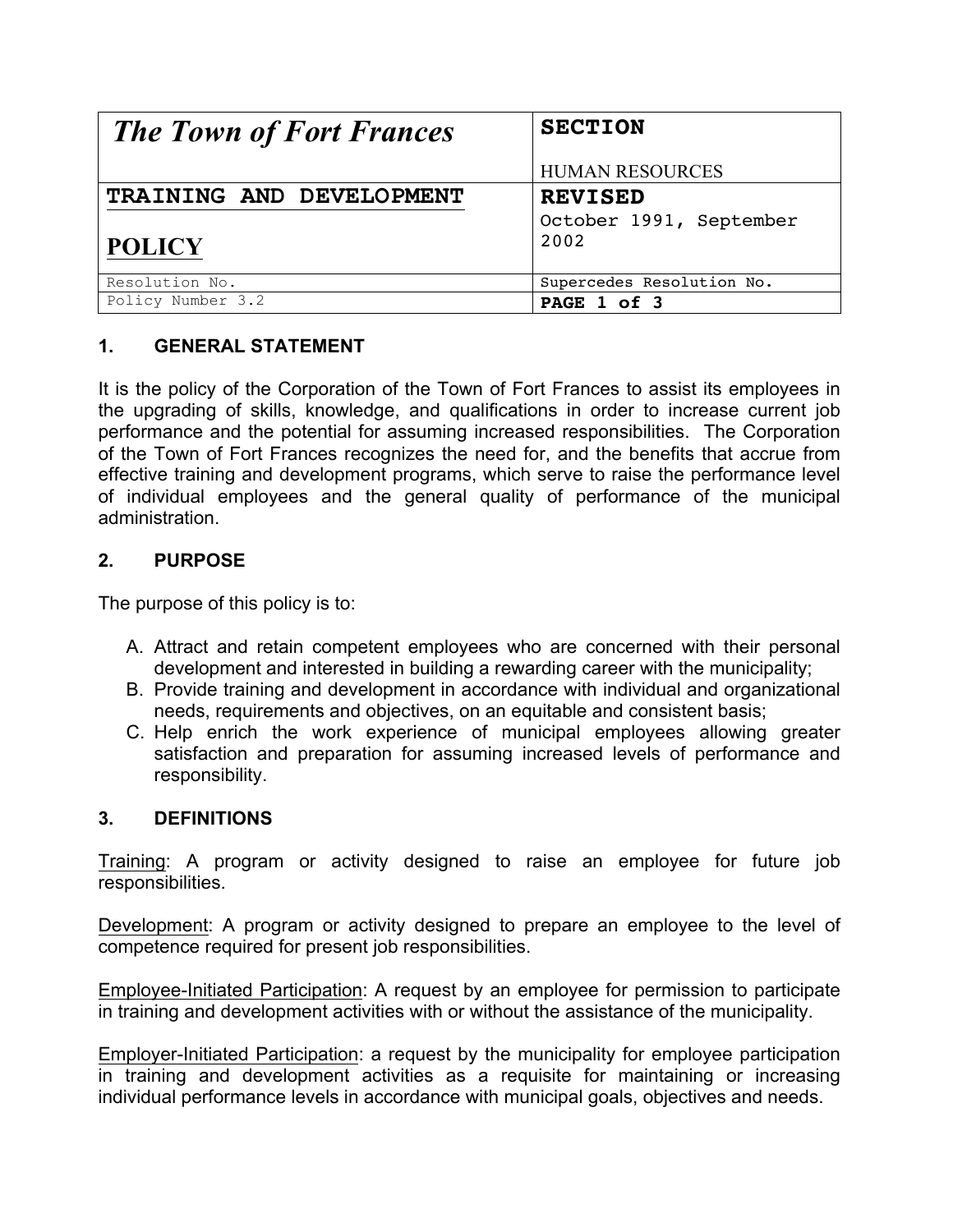Educational Course: A program or course offered by an educational institution or professional institution that the municipality has recognized as contributing to the increased skills and knowledge of the employee.

Conference / Convention: An activity related to membership in a professional association or municipal organization that have as a purpose the conducting of association business or related activities.

In-House Training and Development: A program or course offered or sponsored by the municipality that is available to municipal employees. Includes on the job training, instruction, seminars and other municipality-sponsored activities.

Educational Leave of Absence: A leave of absence from job duties on a part-time or fulltime basis for the purpose of advancing an employee's abilities or supplementing professional or skill training.

Work Commitment: The period of work obligation an employee is required to undertake as a condition for receiving financial assistance granted under the terms of this policy.

## **4. ELIGIBILITY AND NATURE OF ASSISTANCE**

### A. In-house training and development

In-house training and development activities may vary from short, informal on-the-job instruction and guidance to more structured programs, courses, workshops and seminars offered on an internal basis or sponsored directly by the municipality either during or after regular work hours.

In-house training and development activities are available to any municipal employee including part-time and temporary employees.

The immediate supervisor must approve application for participation at in-house programs and activities.

All costs for in-house training and development activities are to be assumed by the department as set out in the annual budget for such activities, unless specified otherwise.

### B. Tuition Reimbursement – Educational Courses

To qualify for financial assistance, an employee must be a permanent employee prior to enrolling in a particular course of study.

The course or study requested by the employee must have a direct application to present responsibilities or anticipated future job responsibilities. Approval for financial assistance must be received from the Division Manager prior to enrollment.